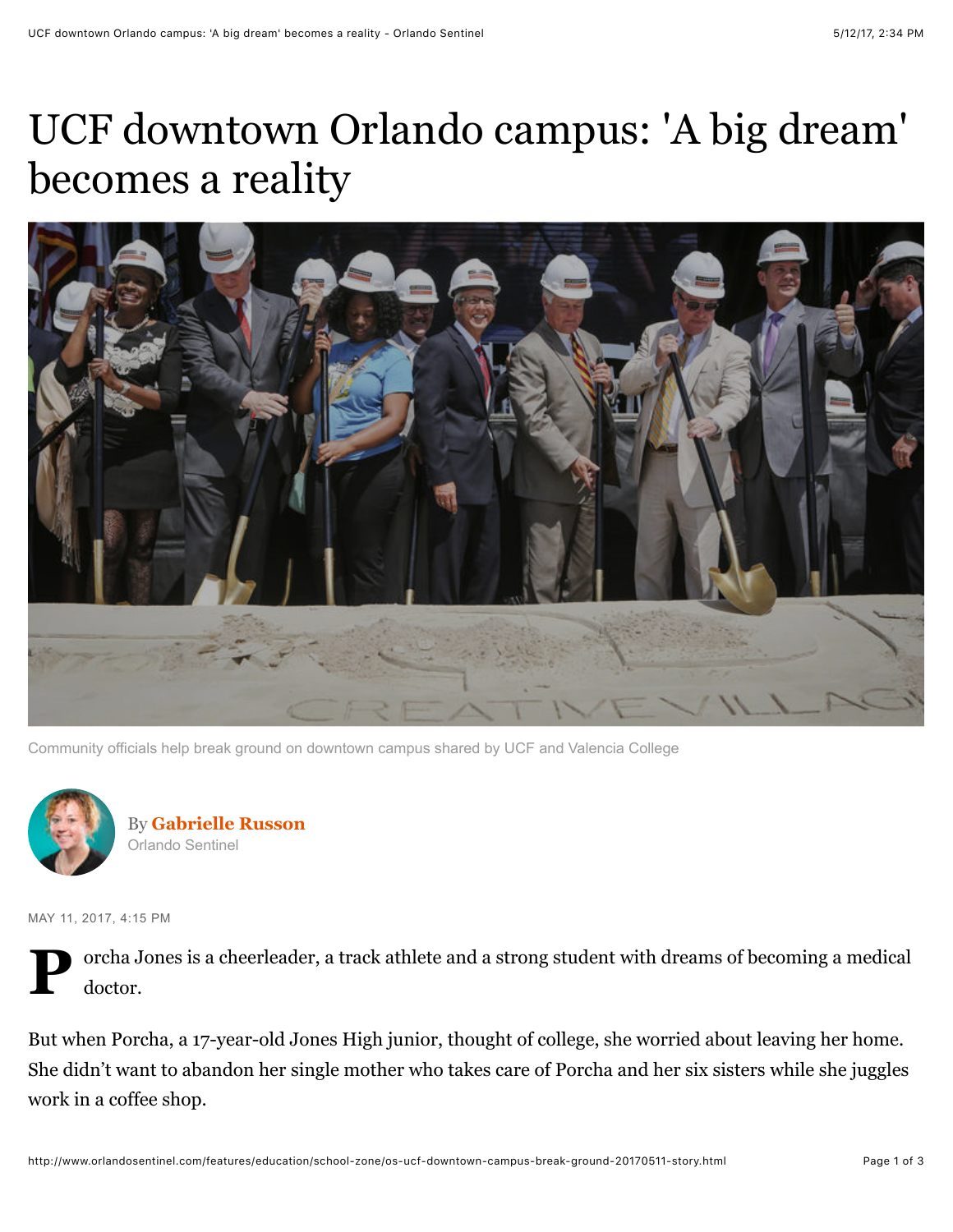That's why Porcha said she felt the relief and joy Thursday as officials celebrated the groundbreaking of the downtown Orlando campus of the [University of Central Florida](http://www.orlandosentinel.com/sports/college/knights/) that was close to her home.

Years in the making, the UCF-Valencia College campus is expected to open in fall 2019 with about 7,700 students.

Officials hailed the day as a historic moment in higher education for Orlando and said the new campus will re-energize the downtown west of Interstate 4.

"Today we're making a big dream become a reality," UCF trustee chair Marcos Marchena said in front of several hundred people at the event held at the campus' soon-to-be-construction site between Livingston and Amelia streets.

For Porcha, it means getting access to education five minutes from her home in Parramore.

"I don't have to leave home to go to college," she said at the event where she was surprised with a \$1,000 scholarship to attend the school.

On Thursday, UCF released new renderings of the \$60 million, 148,000-square-foot building that depict large windows and gathering spaces outside.

Inside, the main academic building won't look like typical college lecture halls or classrooms but instead will have about 35 classrooms featuring high-tech computer screens and furniture that's easily movable to encourage group discussions.

UCF students will be able to study digital media, communication, health-care information technology, legal studies, social work and health-care administration.

Meanwhile Valencia College will move culinary and hospitality classes to the downtown campus.

Officials said they believe a downtown campus will give students an opportunity to learn in a way they couldn't at the main campus. They said they want their school to make a difference and connect with residents in the Parramore neighborhood.

Marchena and others thanked the education leaders, elected officials and philanthropists who pushed for the downtown campus.

The project, which was one of UCF President [John Hitt](http://www.orlandosentinel.com/topic/education/colleges-universities/john-hitt-PEBSL000176-topic.html)'s top priorities, faced some challenges over the past